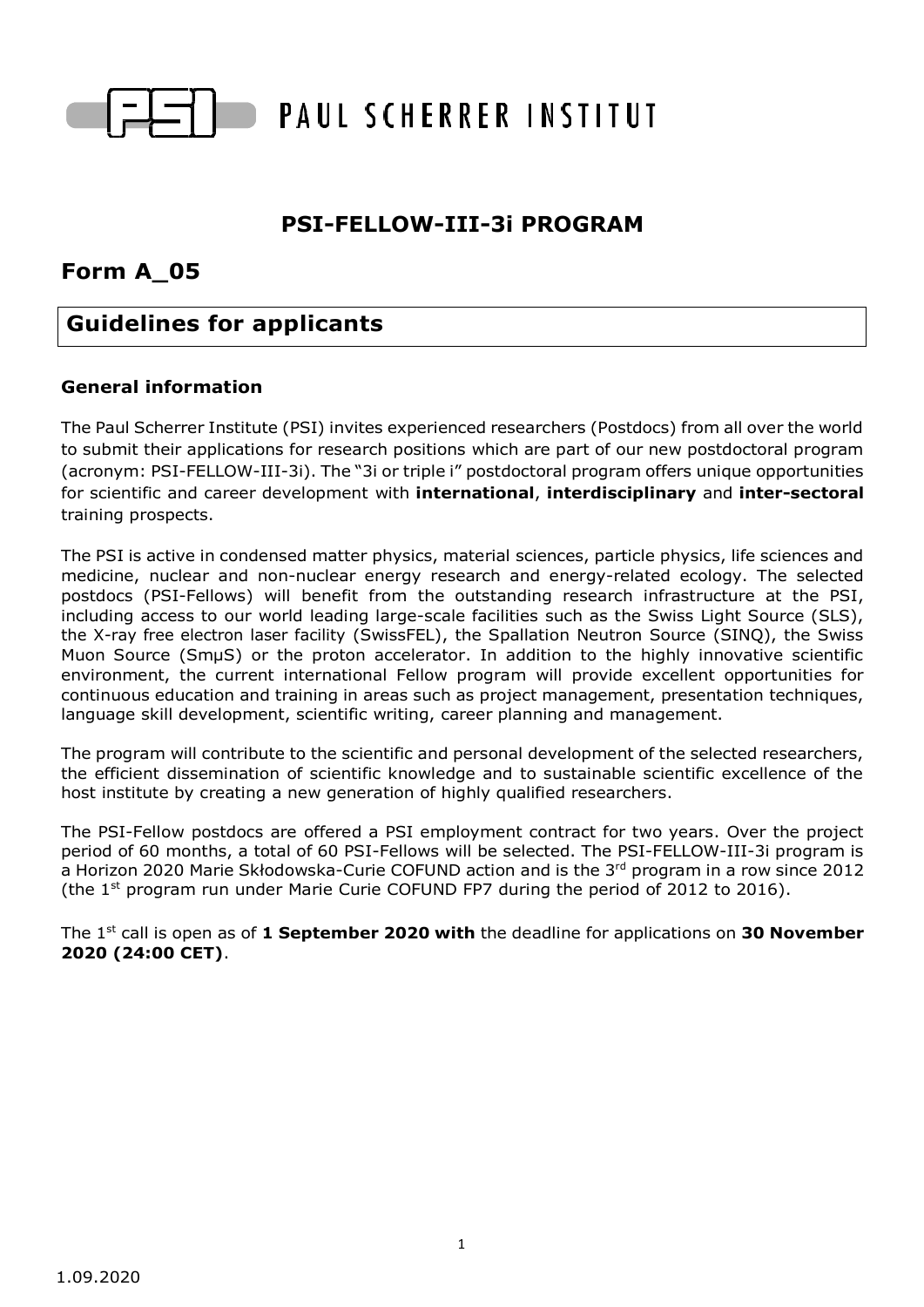

# **Eligibility Criteria**

In order to be eligible to apply, it is essential for all applicants to meet the [eligibility criteria](http://www.psi.ch/psi-fellow/eligibility-criteria) in terms of mobility and scientific/educational requirements of the PSI-FELLOW-III-3i Program.

Candidates must not have obtained their PhD degree later than 5 years prior to the application deadline (30.11.2020).

#### **1. Mobility rules**

**(a) Standard** as defined in the latest MSCA Guide for Applicants (v1.0, 4 April 2019): Applicants must not have resided or carried out their main activity (work, studies, etc.) in Switzerland for more than 12 months in the 3 years immediately prior to the application deadline. Compulsory national service and/or short stays, such as holidays, are not taken into account;

**(b) The Career Restart** mobility rule will be applied in cases of well-documented career breaks in research. To qualify for the career restart scheme, applicants must not have been active in research for a continuous period of at least 12 months within the 18 months immediately prior to the deadline for submission, and they may not have resided or carried out their main activity (work, studies, etc.) in Switzerland for more than 3 years in the 5 years immediately prior to the application deadline.

#### **2. Educational background**

**PhD degree** to be awarded not later than **April 30, 2021**.

**Publication record** at the time of application, which shows at least one original accepted publication in press or published in a peer-reviewed journal. If the applicant is not the first author of the publication a confirmation of the first author or supervisor needs to be provided stating that the applicant's contribution to the scientific content was highly relevant.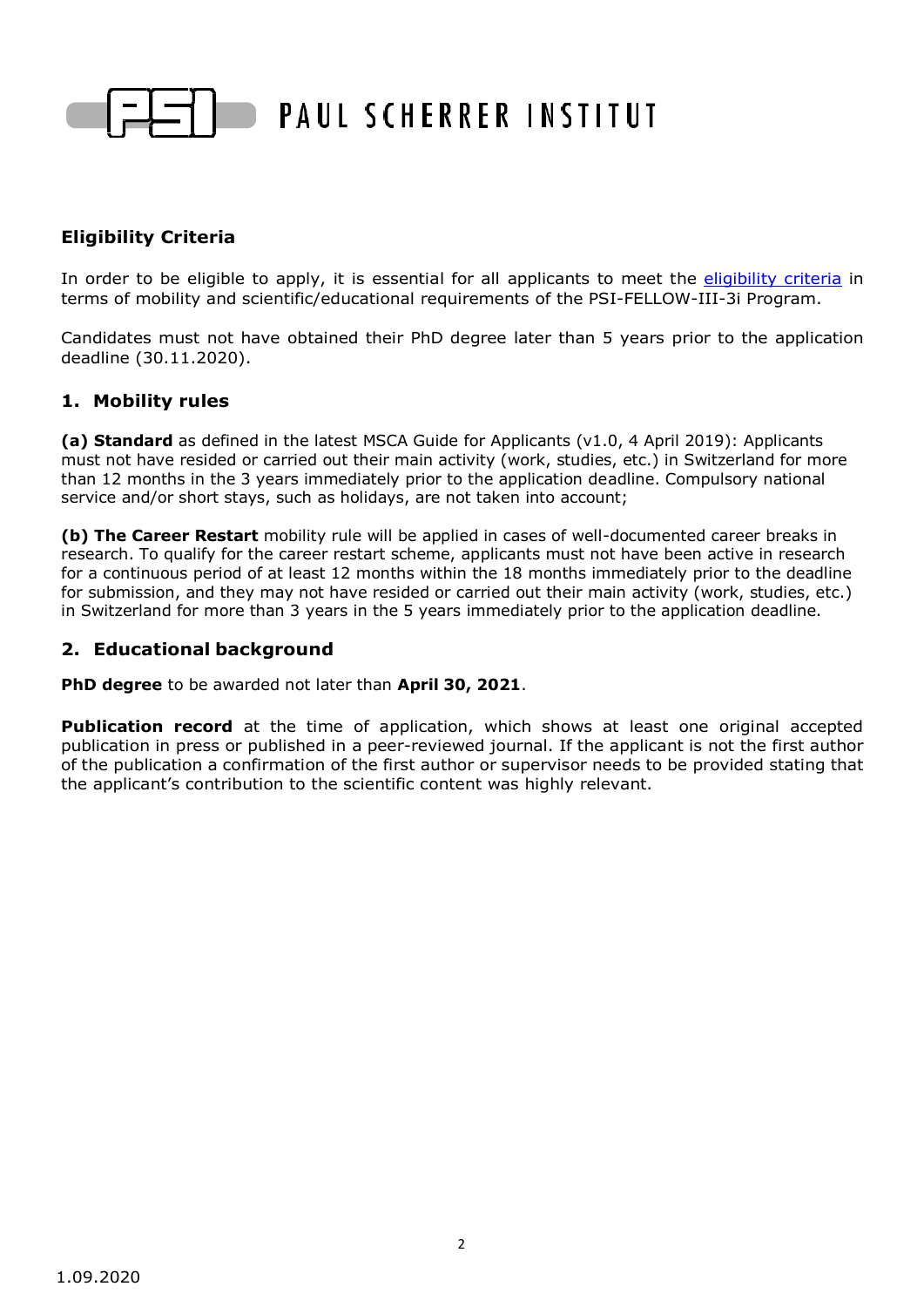# **Application**

The written application dossier consists of the following four parts:

- Personal information to be completed in template; Form **A\_01** (one document together with Form A\_02)
- Curriculum vitae (including competence profile of 120 150 words); Form **A\_02** (one document together with Form A\_01)
- Research proposal; Form **A\_03**
- Ethical self-assessment; Form **A\_04**

After the submission of the written application dossier, the evaluation process consists of three main steps by various evaluation committees:

- Eligibility check and ethical issue check (performed immediately after the application deadline only candidates meeting all criteria will be subject to further evaluation)
- Evaluation of written application dossier (CV and research proposal)
- Up to a maximum of 60 candidates with a score above the threshold value of the written application will be invited for an interview which will take place via teleconferencing (e.g. ZOOM, Skype etc.)

Scientific reviewers will evaluate two main aspects (below) of the candidate's written application dossiers.

- Scientific excellence and expert knowledge
- Willingness to become involved in interdisciplinary and inter-sectoral components of the program

## **1. Personal information form (**Form **A\_01) and Curriculum vitae** (Form **A\_02**)

For each of these main evaluation areas, different criteria have been defined and the meaning of these so-called selection criteria is explained throughout the document.

The Curriculum vitae (CV) serves to summarize your career history (including academic qualifications) and should help evaluators to develop a picture of your current and future potential. It is the first information that our Program Management Unit will receive about you, so please pay attention to its presentation and complete the template (Form A\_02) provided for this purpose in a consistent style.

It is important to be accurate when describing your career development (in chronological order). In the case of a career break due to various reasons (e.g., family commitments, disease, disability, travel) you should provide explanatory details for those periods (section "Additional Information", Form A\_02)). Provisions in our merit-based evaluation system will ensure that candidates with career breaks will not be penalized since the overall aim of our evaluation process is to select the best candidates - a diversified and creative group of PSI-III-3i Fellows.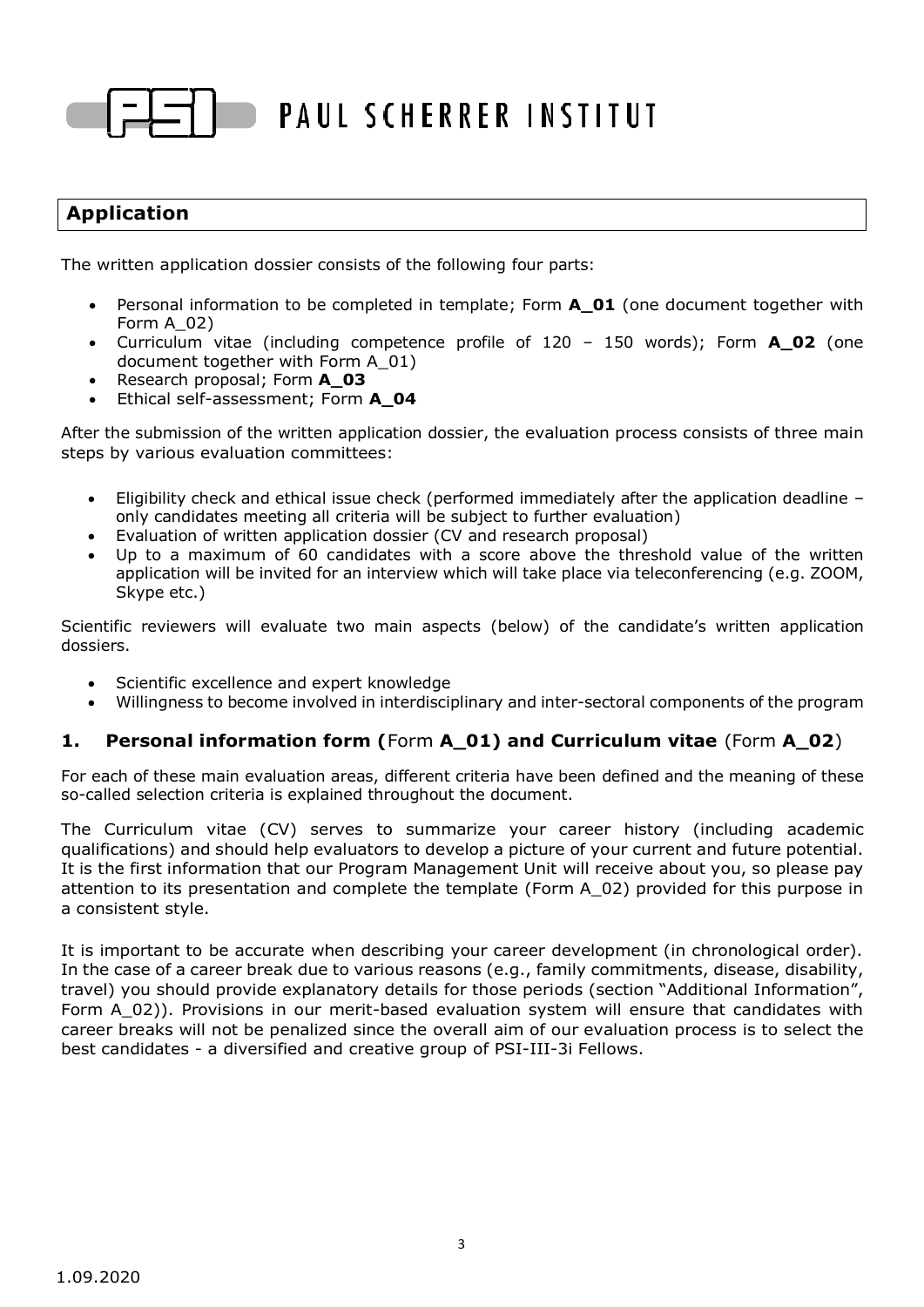

In Form A\_02 (CV, page 6), there is a section called "competence profile". There you explain how your scientific experiences and scientific and personal competences might be relevant for the position you are applying for. Your ability to construct a self-evaluation in a concise, but very informative way is a central part of the evaluation. It is important to take your time for this section and to reflect on your scientific/technical competences and personal effectiveness as researcher. Examples of these skills are many, such as analytic approach, creativity, out-of-box thinking, scientific curiosity, data analysis expert, structured approach, good "teacher" to others and flair for project management. Furthermore, please add your involvement in industrial projects, highlight projects with an interdisciplinary interface, teaching experiences, leadership roles, etc. Key achievements and awards shall not be forgotten either. Form A\_02 will be examined by evaluators using the following set of selection criteria:

- Scientific excellence (scientific capability and research potential)
- Expert knowledge (quantity and quality of past scientific work)
- Willingness to become involved in multi-disciplinary research (studied or experienced in a different field outside of the PhD)

# **2. Research Proposal** (Form **A\_03**)

On the PSI-FELLOW website [https://www.psi.ch/de/psi-fellow/list-of-principle-investigators-and](https://www.psi.ch/de/psi-fellow/list-of-principle-investigators-and-themes)[themes](https://www.psi.ch/de/psi-fellow/list-of-principle-investigators-and-themes) you will find a list with all the open research themes for which a written application can be submitted. After finding a suitable theme, you will then contact the corresponding PSI scientist (Principle Investigator) in order to get information about available resources, instruments and already available knowledge at PSI in the particular field. The exchange of information will allow the applicant to develop a project idea that will be summarized in the research proposal. Each theme has a proposal ID-Number listed on the earlier mentioned website. Please add this ID-No. on top of all forms in the corresponding field.

#### **The research proposal is a description of the research project (with a total length of five pages) with the following layout:**

- **Abstract** (250 words, 0.5 pages) that summarizes the goals and anticipated outcomes
- **Project description** (including a work plan) in which research objectives, suitable experimental approaches, feasibility analysis of the project are described (2 pages)
- **Literature citations/references** (0.5 pages)\*
- **Project Management table** (Table 1, 1 page) that schedules the milestones and main tasks along a timeline (see below for example)\*\*
- **One-pager Project Overview** (Figure 1, 1 page) One-pager with sections: Aim, Outcome and Future Perspective to summarize "Impact"\*\*\*

**\*** Relevant **literature references** need to be listed and the cited literature should be understood as foundational in the field (that is, key references) for the research domain in which you submit a research proposal. Minimum 7 and not more than 10 references should be listed.

**\*\*Table 1.** An example of an overview table to support the project and time management of the research project is given below. This can be prepared as an Excel table and copy-pasted into the application templates as a graphical image (to be rotated with 90 degrees) fitting an A4 page in a landscape view.

The task for this table is to identify at least 3 milestones and 2 tasks per milestone. Use color coding as well to indicate that the project will progress in different phases by performing the tasks and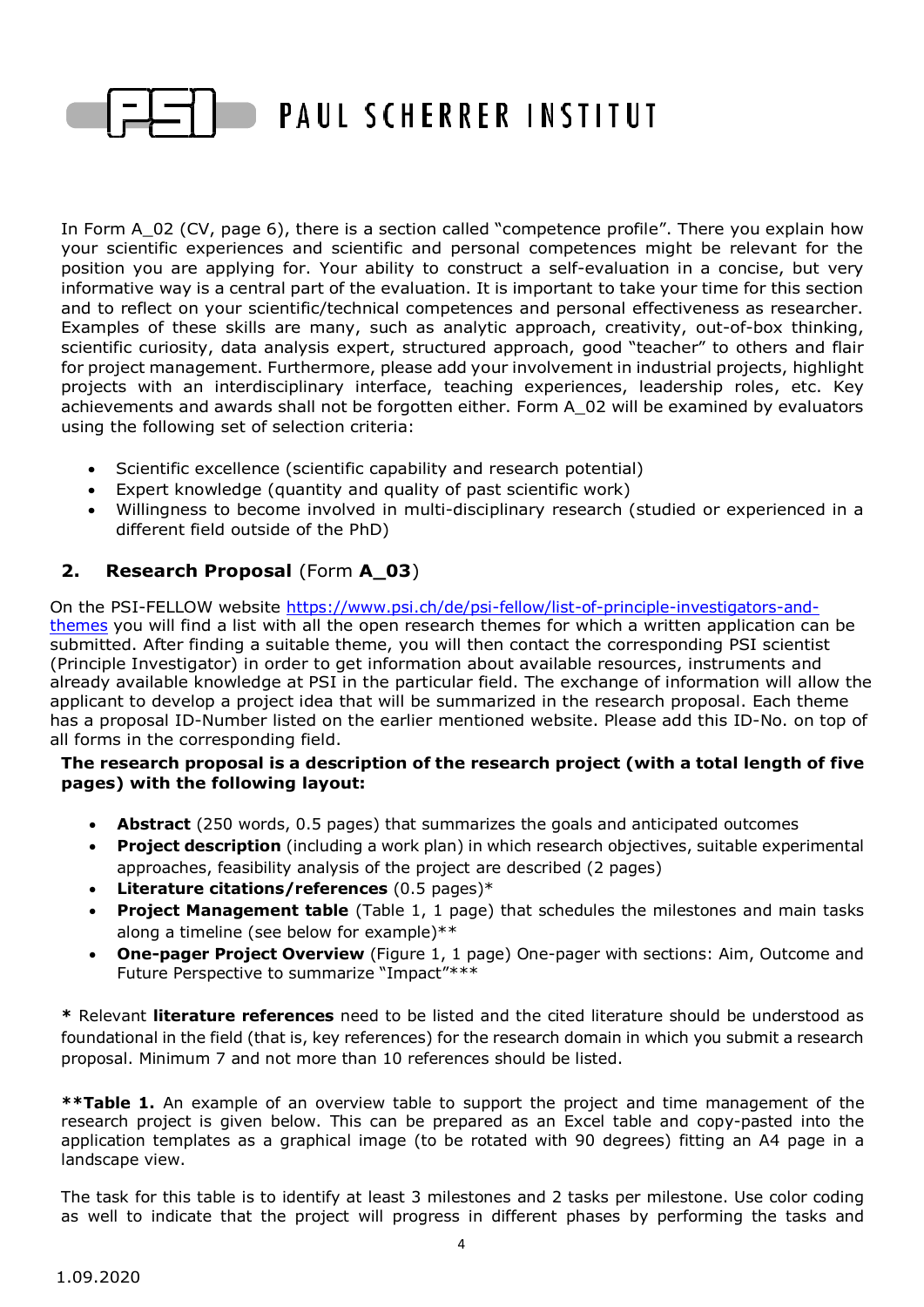

achieving the milestones in a successive manner.

| Goal:                                    |                      |       |          |           |           |              |  |
|------------------------------------------|----------------------|-------|----------|-----------|-----------|--------------|--|
|                                          | <b>Project month</b> |       |          |           |           |              |  |
|                                          | $0 - 4$              | $5-8$ | $9 - 12$ | $13 - 16$ | $17 - 20$ | $21 -$<br>24 |  |
| <b>Milestone 1</b>                       |                      |       |          |           |           |              |  |
| Task 1                                   |                      |       |          |           |           |              |  |
| Task 2 (- Task<br>X)                     |                      |       |          |           |           |              |  |
| <b>Milestone 2</b>                       |                      |       |          |           |           |              |  |
| Task 1                                   |                      |       |          |           |           |              |  |
| Task 2 (- Task<br>X)                     |                      |       |          |           |           |              |  |
| <b>Milestone 3</b><br>(- Milestone<br>X) |                      |       |          |           |           |              |  |
| Task 1                                   |                      |       |          |           |           |              |  |
| Task 2 (- Task<br>X)                     |                      |       |          |           |           |              |  |

In terms of more specific **SELECTION CRITERIA** that evaluators will use to review your **RESEARCH PROPOSAL** for the previously mentioned main aspects, the following list is relevant:

- Scientific excellence (originality and scientific viability of the project, research potential and impact of the research)
- Expert knowledge (match of proposed work with previous work experience)
- Willingness to become involved in multi-disciplinary research (desire to conduct multidisciplinary research, ability to explain the advantage of these opportunities for future career)

The important aspect to answer with regard to **scientific excellence** is to reflect on the originality and scientific viability of the research proposal in the project description (or work plan). A careful consideration of this point is the most critical to address and the section in bold below serves as guidance in formulating this aspect.

**Your research questions should be formulated clearly, starting with the goal (primary question) of the project followed by a critical and analytical discussion of next questions and why they are relevant for the project. You should be specific and not generic in your discussion.**

**You should keep in mind that a Project Management table (with milestones and tasks) must be submitted as well. Milestones should be viewed as major progress points along the project timeline that must be reached to achieve success.**

**In addition, scientific rigor and reproducibility will be evaluated and**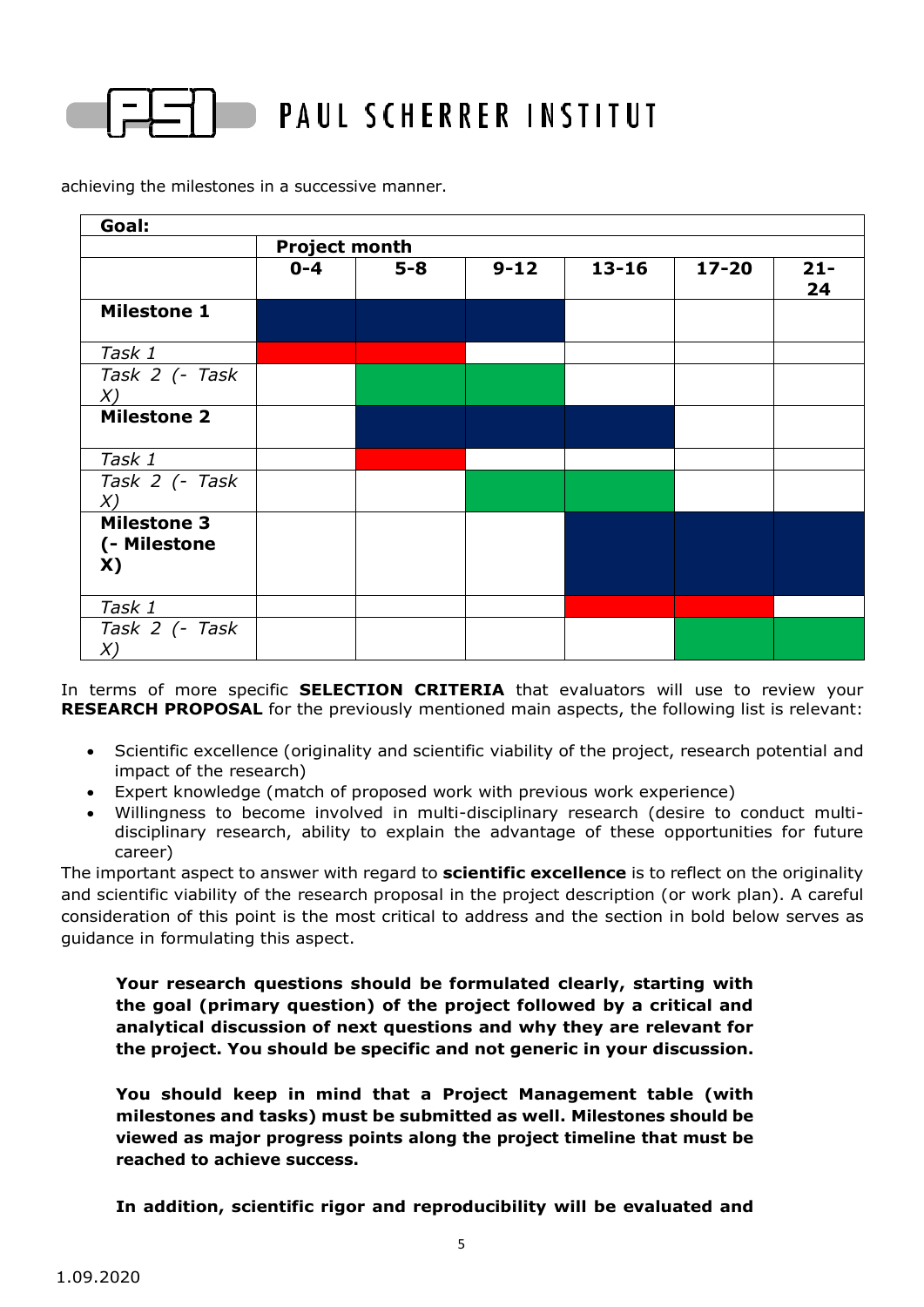#### **thus, suitable research methodologies and statistical approaches to be implemented will be another critical element to consider.**

**The feasibility of the research proposal should be addressed: it must be original, realistic and include reference to potential delays, resource limitations, networking, etc. during the project time period of 2 years.**

The **impact of the research** should be well-described, and the benefits must be clear in terms of your future professional development and in terms of strengthening the research capacity at PSI. In case it is foreseen that intellectual property will arise from the research project, it will be appropriate to discuss this potential outcome.

In terms of **research potential** and **expert knowledge**, scholarly competence should be reflected by a viable work plan (milestones, tasks, suitable methodologies and statistical approaches, feasibility considerations) and by showing that the scientific and technical competences you developed during previous educational and work experience are needed for the successful execution of the research project. Possible linkages to interdisciplinary and multidisciplinary approaches could be discussed in the research proposal and reference to those will be considered as an intention to develop solutions that cross scientific boundaries. Thus, important is to mention the key stakeholders as well and the network partners of the project.

The overall project should also be summarized in one page (**Figure 1**) with the following three sections:

- **Aim (The aim is ...)**
- **Outcome (This leads to …)**
- **Future Perspective (The vision is that …)**

The total number of words for the three sections should not be more than 60 and should include as well a picture, photo, diagram, etc. that could serve as a visual attraction to your research project. You should be able to explain your project in 3 minutes with this one-pager (as PowerPoint slide) during the interview phase.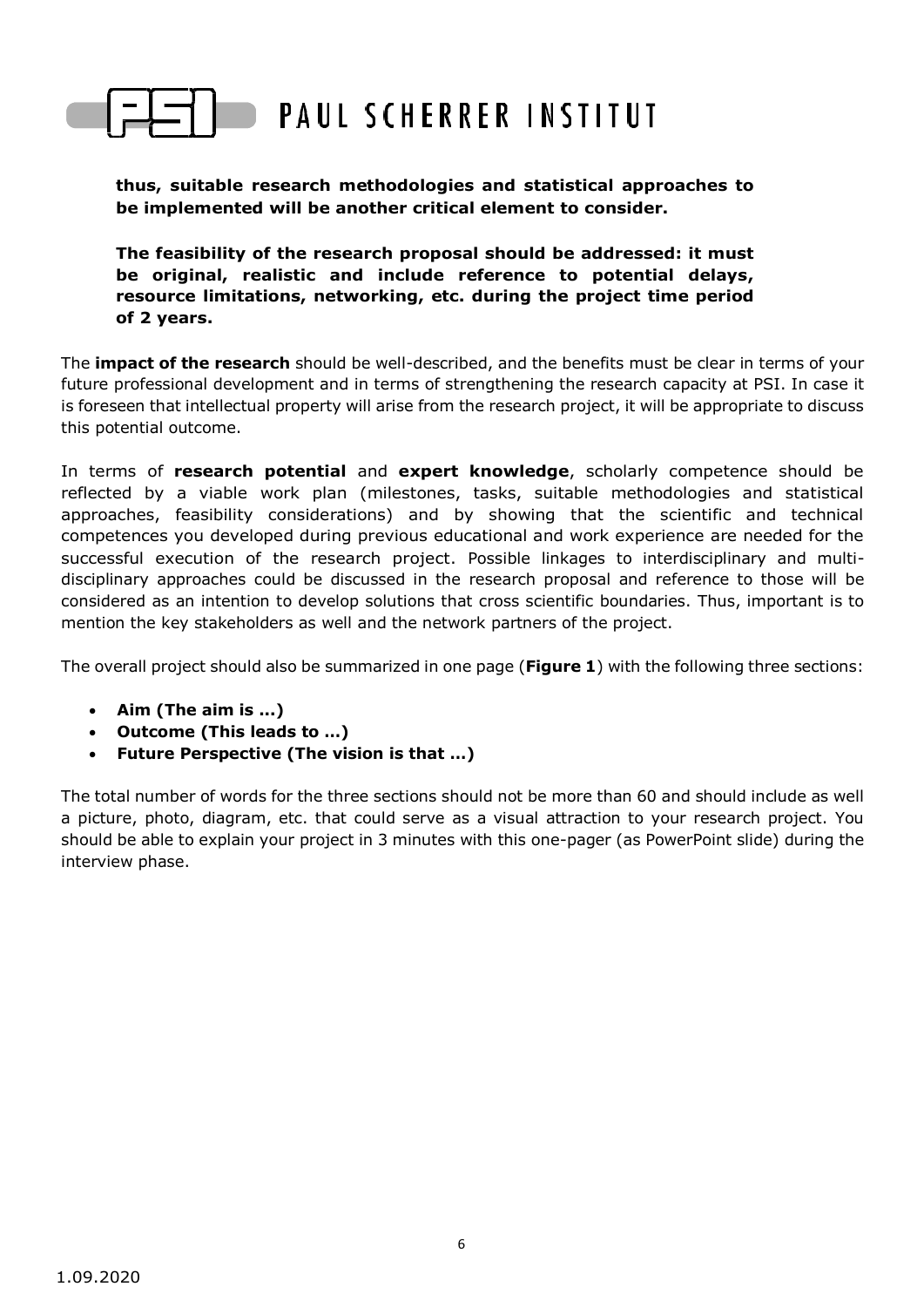

**\*\*\*Figure 1**: One-pager for **Project Overview** with sections: **Aim**, **Outcome** and **Future Perspective** to summarize project. This can be prepared as a PowerPoint slide and copy-pasted into the application templates as an image that could be rotated (with 90 degrees) that fits an A4 page in landscape view.



#### **Important**

Only written applications containing all required documents will be subject to further scientific evaluation by the program's reviewing panel.

## **Ethical issues guidelines** (Form **A\_04**)

Since the PSI-FELLOW-III-3i program will follow the ethical principles as set out in the Horizon 2020 Research Framework, PSI will ensure that all accepted postdoctoral research projects will respect ethical values and rights for research as described by the European Commission. The ethical issues guidelines need to be read and the ethical self-assessment must be filled out, signed and submitted as an essential part of the written application dossier.

# **Evaluation**

In a first step all applications will be screened by the Program Management Unit for the fulfillment of the eligibility conditions and for the correct submission of the ethical self-assessment form (**Form A\_04**). In case of not meeting the eligibility requirements or that the submitted research proposal includes research activities excluded from funding under the Horizon 2020 program or contravening with Swiss Federal ethical regulations, the application will be qualified as ineligible and the applicant will be informed accordingly.

The evaluation of the written application dossier and oral evaluation (known as "interviews) will be performed by external and internal scientific experts. The oral evaluation committee consist of both external and internal scientific evaluators and personnel from the Human Resources division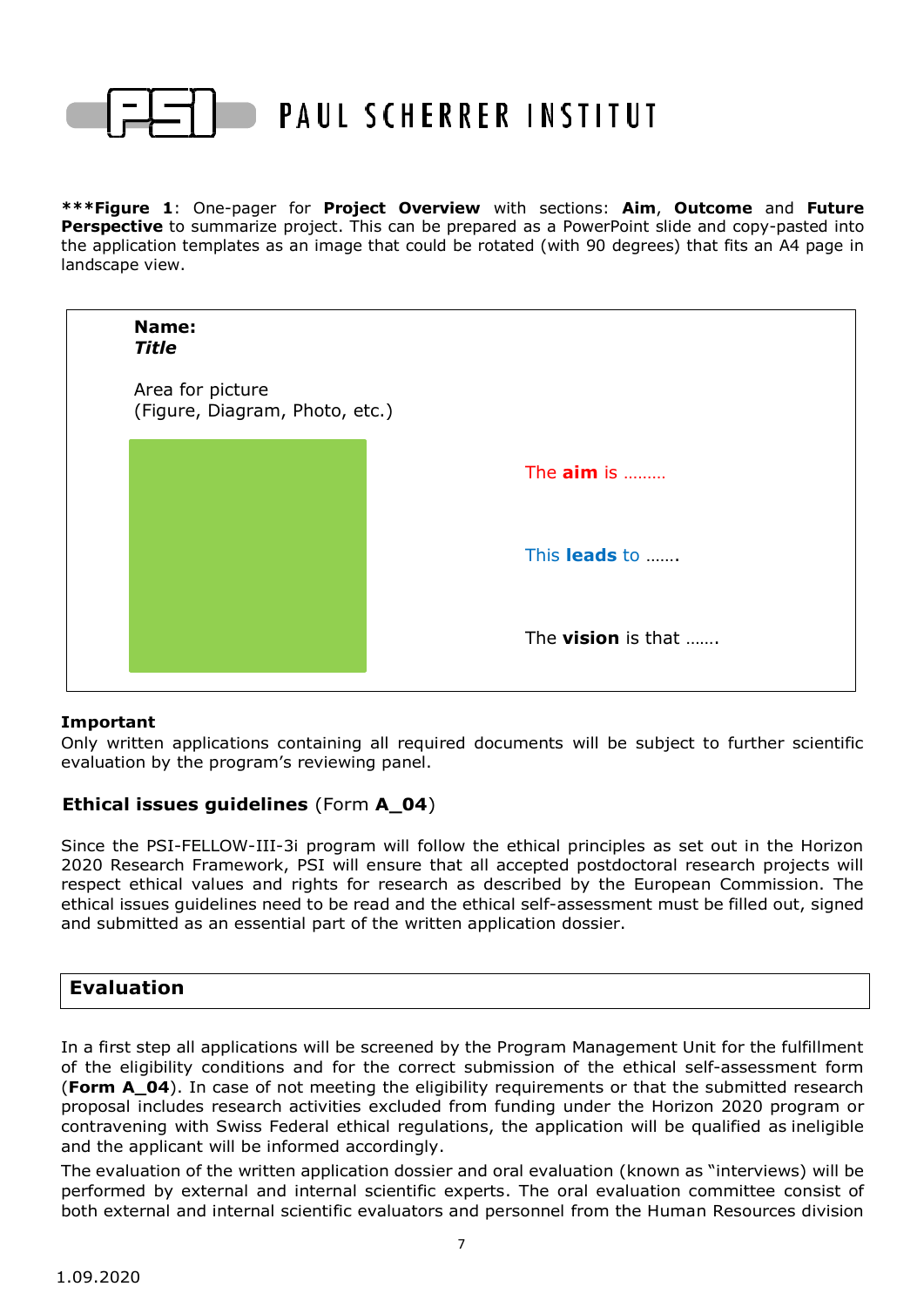

of PSI. After passing the screening of eligibility and ethical issues, the applications are forwarded to the appropriate selection committee. Each written application dossier will be evaluated by one expert of the internal selection committee as well as by two external scientific experts. Great care will be taken to appoint the best possible set of reviewers in terms of expertise for each individual research proposal. The applications will be evaluated according to the criteria described under "**Application**" (see above).

**Table 2** summarizes the grading system and the meaning of each assessment for all criteria. Values vary between 1 and 5. Grading is performed with one decimal point. All criteria and sub-criteria will be scored with this assessment grid.

| <b>Score</b> | <b>Meaning of assessment</b>                                                                                                                                                |  |  |  |
|--------------|-----------------------------------------------------------------------------------------------------------------------------------------------------------------------------|--|--|--|
| 5.0          | <b>Excellent</b><br>The criterion is addressed in an outstanding manner that represents world-leading<br>standards while shortcomings are minor. High priority for funding. |  |  |  |
| $4.0 - 4.9$  | Good<br>The criterion is addressed well and with aspects of excellence and should be funded if<br>possible.                                                                 |  |  |  |
| $3.0 - 3.9$  | Acceptable<br>The criterion is addressed in a manner that deserves merit and is suitable for funding,<br>but in a competitive context not.                                  |  |  |  |
| $2.0 - 2.9$  | Moderate<br>The criterion is addressed, but not very effectively and has difficulty to be<br>recommended for funding.                                                       |  |  |  |
| $1.0 - 1.9$  | Poor<br>The criterion is addressed in an unsatisfactory manner and is not suitable for funding.                                                                             |  |  |  |

The scores are calculated as follows:

- The written application will be given a weighting of 70% and the interviews will be given a weighting of 30%.
- Within the written application only: *Scientific excellence and Expert knowledge* will be given a weighting of 70% while the second aspect: *Willingness to become involved in multidisciplinary and inter-sectoral components of the program* will be given an importance of 30%.

Finally, all applicants with an overall average score above a minimum threshold value (70% of the total weighted average score) will be invited for an interview.

# **Interviews**

The interviews will be divided into 2 parts: a scientific interview with the internal and external scientific evaluators and an interview with a staff member from the Human Resources Division of PSI. Overall, the aim of the interviews is to evaluate the applicant's communication and soft skills.

During the scientific interview (30 minutes), scientific experts will evaluate your ability to outline your project in a 10 minutes oral presentation followed by a 20 minutes discussion. Part of your oral presentation should include the Project Overview One-pager. You should be able to explain your project in 3 minutes with this slide during the interviews.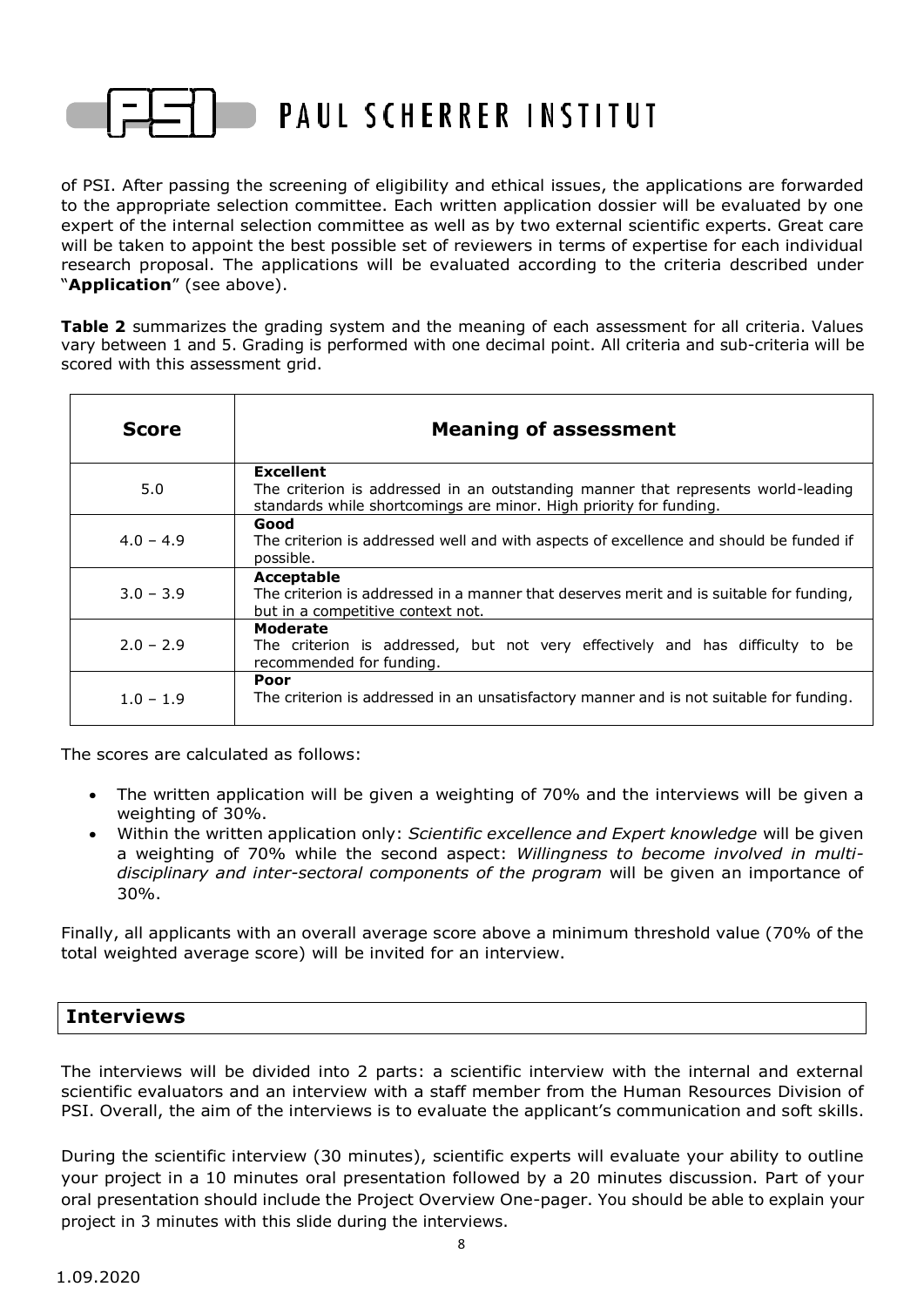

The second part of the interview with the HR division (30 minutes assessment  $+$  30 minutes information about PSI) will help to assess your soft skills and to obtain a complete portrait of the applicant. Evaluation criteria of relevance during the interview include the following: oral communication ability, presentation skills, interpersonal ability and leadership potential, independent thinking, practicing scientific integrity and scientific culture, ability to sell based on past experiences and ability to present career goals and how the fellowship fits in.

The scoring system as described earlier in this document will be used. Each criterion will be given a score between 1 and 5 and finally, both the scientific interview and the HR interview will be given a final score between 1 and 5 (to a decimal of 0.1). **The weighting of the scores will be 67% for the scientific- and 33% for the HR-interview. The contribution of the interviews to the final score will be 30%.**

All candidates will be informed about the outcome of the selection process. A request for redress may be submitted by the applicant if he/she feels that there has been a shortcoming in the way his/her proposal has been evaluated that may affect the final decision on the selection of the application.

Depending on the number of applicants and the outcome of the evaluation a selected number of top ranked successful applicants will receive an acceptance letter about their nomination as a PSI-FELLOW. The nomination needs to be accepted by the applicants within one month after receipt of this letter. In case some of the top-ranked applicants do not sign the contract within the given timeframe, the next applicant on the reserve list will be contacted for contractual negotiations. A proportion of applications ranked below the selected applicants are retained on a reserve list.

# **Example of the calculation of the scores**

## **Applicant A**

## **Written Application**

a) Scientific excellence: 4.5 (weight 70%)

b) Willingness to become involved in multi-disciplinary and inter-sectoral components: 4.0 (weight 30%)

Total weighted average score:  $4.5 \times 0.7 + 4.0 \times 0.3 = 4.35$  (87% of the total average score) / Minimum Threshold 70%

#### **Interview**

a) Scientific interview: 4.5 (weight 67%) b) HR interview: 3.5 (weight 33%) Total weighted average score:  $4.5x0.67 + 3.5x0.33 = 4.17$  (83% of the total average score) / Minimum Threshold 70%

## **Total score**

Written Application: 4.35 (70%) Interview: 4.17 (30%) Total weighted average score:  $4.35 \times 0.7 + 4.17 \times 0.30 = 4.30$  (86% of the total average score) / Minimum Threshold 70%

A total weighted average score above the minimum threshold doesn't automatically lead to a nomination as a PSI-FELLOW.